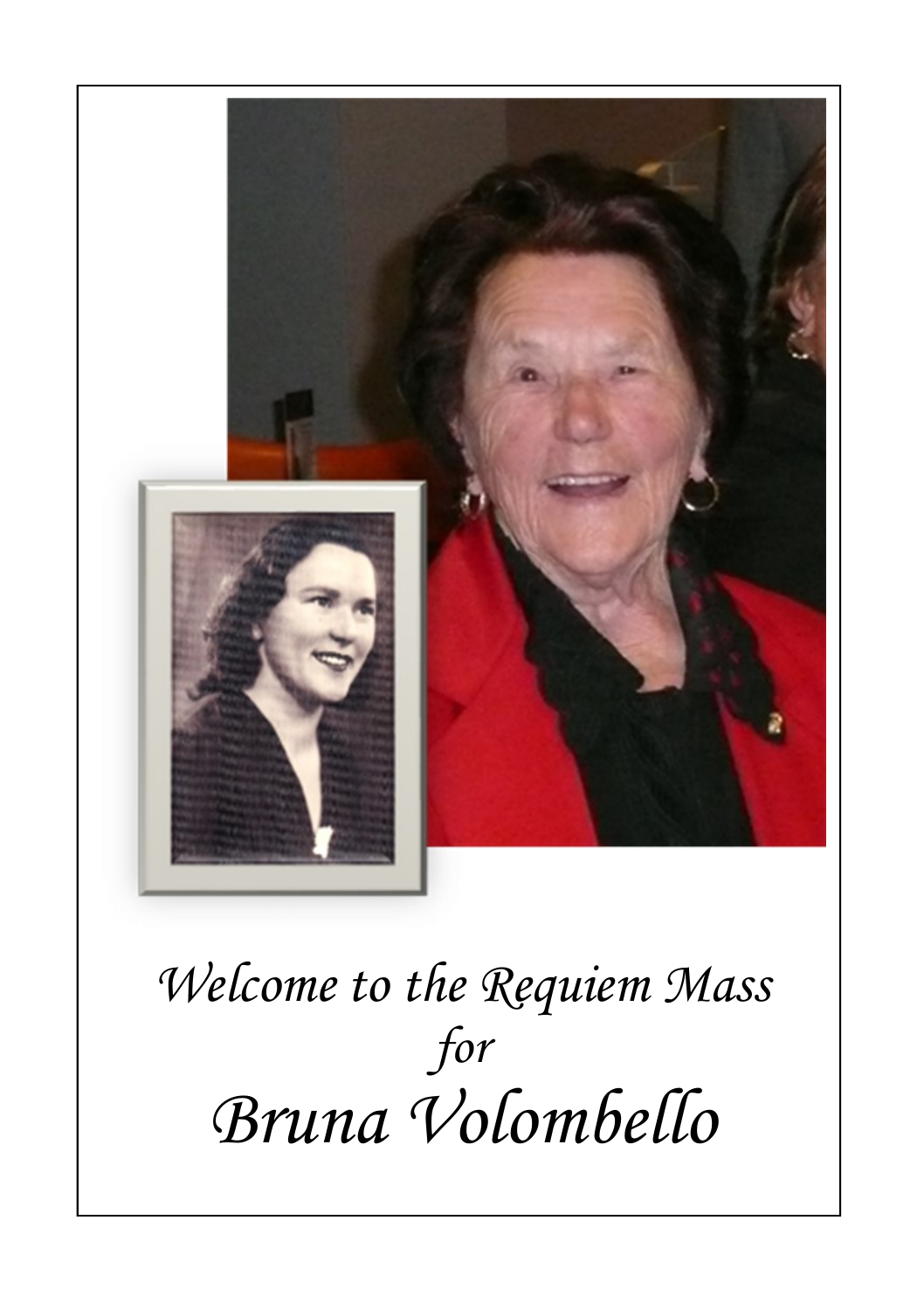#### **Entrance Hymn:** (Please stand)

#### **Come as You Are**

Come as you are, That's how I want you. Come as you are, Feel quite at home. Close to my heart, Loved and forgiven, Come as you are, Why stand alone.

No need to fear, Love sets no limits, No need to fear, Love never ends, Don't run away, Shamed and disheartened Rest in my love, Trust me again.

I came to call sinners, Not just the virtuous, I came to bring peace, Not to condemn, Each time you fail, To live by my promise, Why do you think I'd love you the less.

Come as you are, That's how I love you, Come as you are, Trust me again. Nothing can change the love that I bear you All will be well, Just come as you are.

#### **Introductory Rite:**

**Father Joe**: In the name of the Father and of the Son and of the Holy Spirit.

#### **All: Amen**

#### **Greeting:**

Father: The grace of our Lord Jesus Christ and the love of God and the communion of the Holy Spirit be with you all.

#### **All: And with your spirit**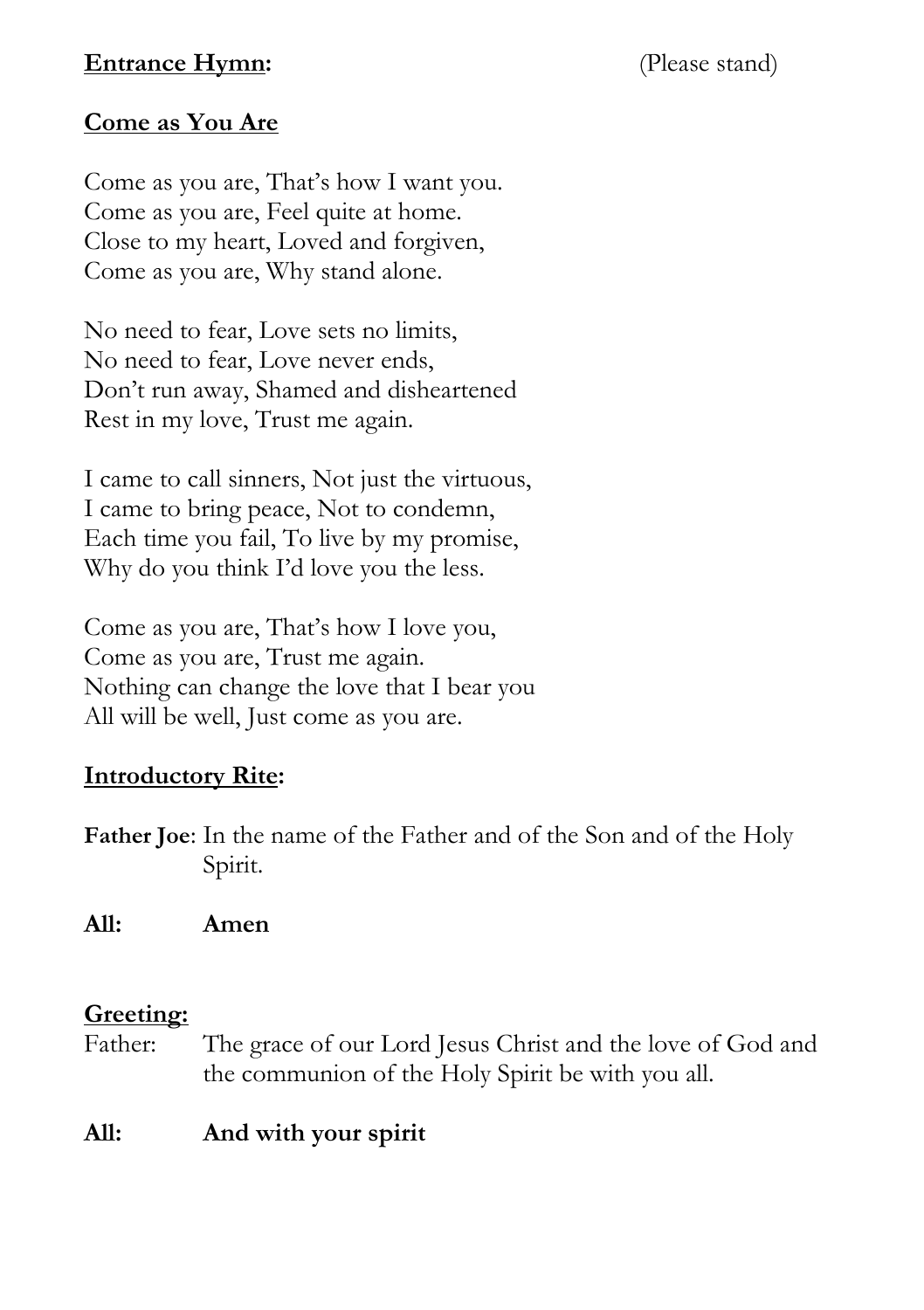#### **Presentation of Symbols**

*Read by Teresa Hewlett, Anthony, Mark Tommasini, Amanda Volombello & Jared Foster*

A Basket of Crostoli - Symbolic of Nonna's care for her family and love of family gatherings

Flowers - Nonna's love of flowers reminds us of her vibrancy and joyful nature.

The Broom and scoop - Nonna believed in working hard and lived a life of service to her husband and family.

CD of Italian music – Nonna had an endless love for her first home, Italy, as well as a great joy for music and celebration.

Cards from the great grand children— Bruna was a proud Nonna and Bisnonna. She was loved greatly by her grandchildren and her great Grandchildren.

#### **Placing of Baptismal Symbols:**

*Presented by Silvio Volombello*

#### **Lighting of the Paschal Candle**

Father: In Baptism Bruna received the light of Christ. May she now enjoy eternal light and peace. **All: Amen**

#### **Sprinkling of Holy Water**

Father: In the waters of Baptism Bruna died with Christ and rose with Him to new life. May she now share with Him eternal glory.

#### **All: Amen**

#### **Placing of the Pall**

- Father: On the day of her Baptism, Bruna put on Christ. May He now enfold her in His love and clothe her in Glory.
- **All: Amen**

### **Opening Prayer:**

O God, to whom mercy and forgiveness belong, hear our prayers on behalf of your servant Bruna, whom you have called out of this world; and because she put her hope and trust in you, command that she be carried safely home to heaven, and come to enjoy your eternal reward. We ask this through Christ our Lord.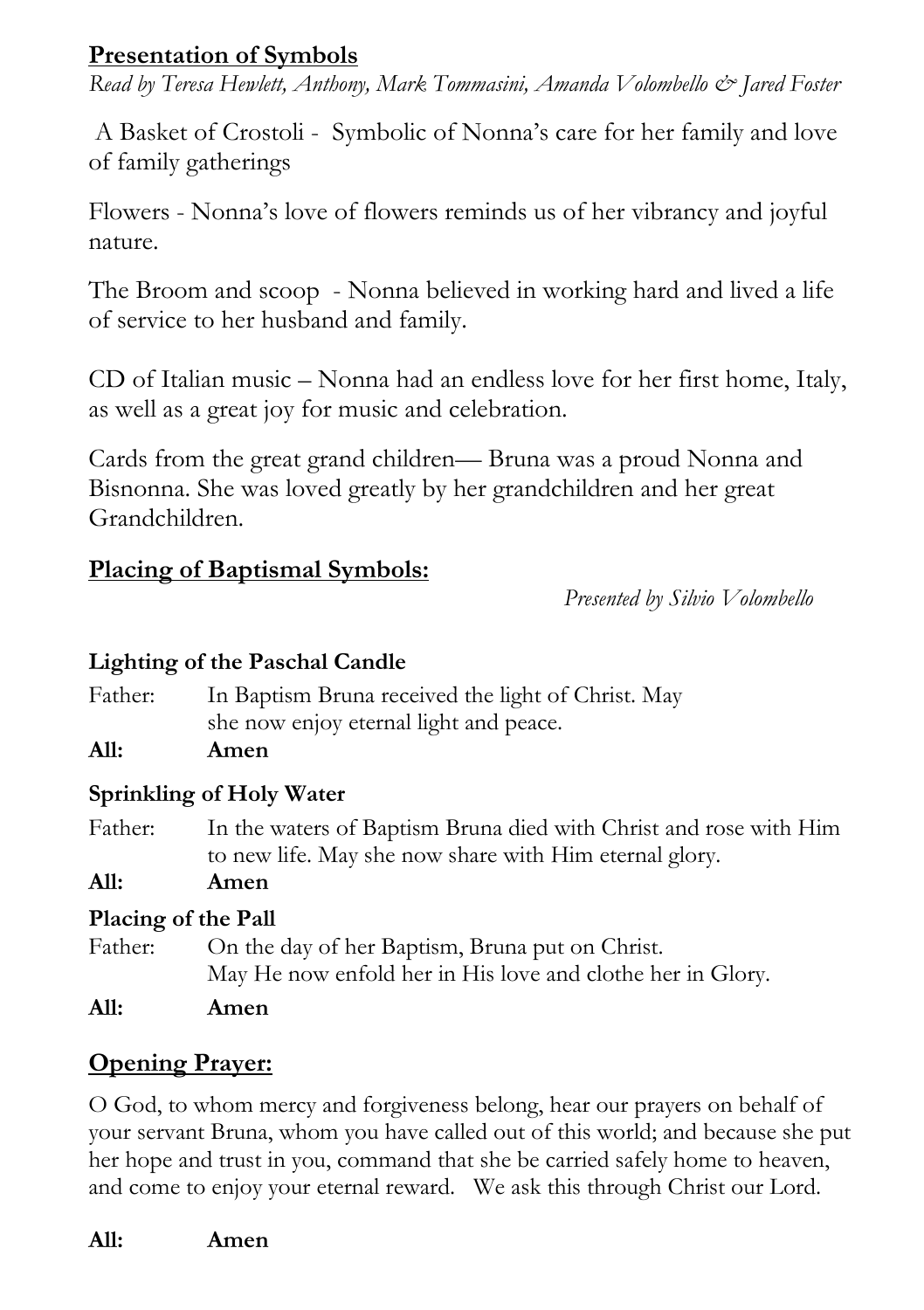#### **Eulogy**

*Presented by Ben and Anita Volombello, Carli Foster and Mark Tommasini*

**First Reading** *Read By Teresa Hewlett*

*A reading from the Book of Wisdom (3:1-6)*

The souls of the virtuous are in the hands of God, no torment shall ever touch them. In the eyes of the unwise, they did appear to die, Their going looked like a disaster, Their leaving us, like annihilation; But they are in peace. If they experienced punishment as men see it, their hope was rich with immortality; slight was their affliction, great will their blessings be. God has put them to the test and proved them worthy to be with him; He has tested them like gold in a furnace, and accepted them as a holocaust. They who trust in Him will understand the truth, those who are faithful will live with him in love; for grace and mercy await those he has chosen.

The word of the Lord

**All Thanks be to God**

#### **Responsorial Psalm**

**Response (Sung)**

**May the choirs of angels come to greet you. May they speed you to paradise. May the Lord enfold you in His mercy. May you find eternal life.**

*Read by Amanda Volombello*

The Lord is my light and my help; It is He who protects me from harm. The Lord is the strength of my days; before whom should I tremble with fear? ®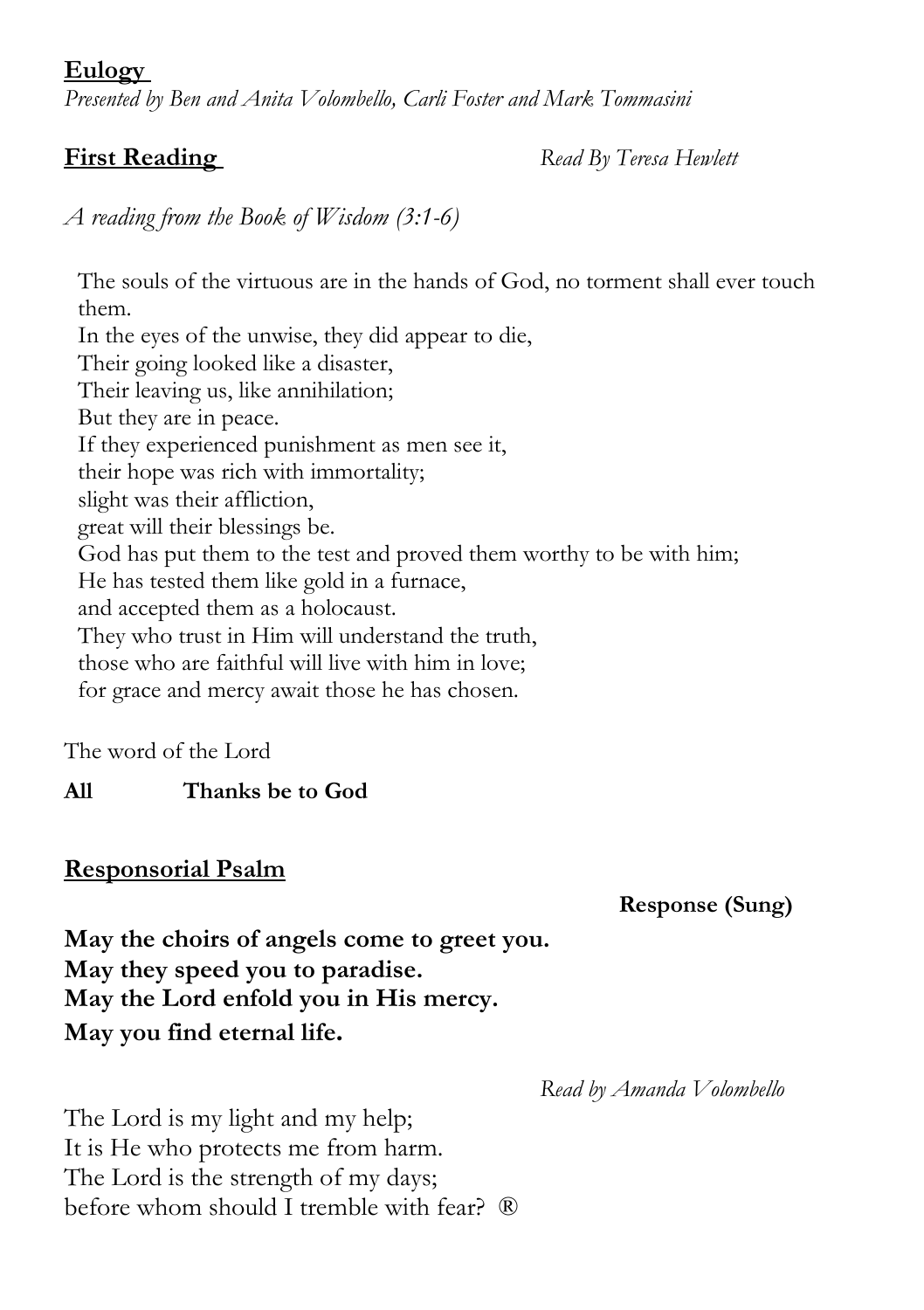There is one thing I ask of the Lord; that He grant me my heart-felt desire. To dwell in the courts of our God every day of my life in His presence. (R)

Lord, hear my voice when I cry; have mercy on me and give answer. Do not cast me away in Your anger, for you are the God of my help. (R)

I am sure I shall see the lord's goodness; I shall dwell in the land of the living. Hope in God, stand firm and take heart, place all your trust in the Lord. (R)

**Second Reading** *Read by Anthony Tommasini* 

*"A Reading from the first Letter of St Paul to the Thessalonians"*

We want you to be quite certain brothers, about those who have died, to make sure that you do not grieve about them, like the other people who have no hope. We believe that Jesus died and rose again, and that it will be the same for those who have died in Jesus: God will bring them with him. We can tell you this from the Lord's own teaching, that any of us who are left alive until the Lord's coming will not have any advantage over those who have died. At the trumpet of God, the voice of the Archangel will call out the command and the Lord himself will come down from heaven; those who have died in Christ will be the first to rise, and then those of us who are still alive will be taken up in the clouds, together with them, to meet the Lord in the air. So we shall stay with the Lord for ever. With such thoughts as these you should comfort one another.

The word of the Lord.

#### **All: Thanks be to God**

(Please stand)

#### **Gospel Acclamation**

**All: Alleluia, alleluia I am the resurrection and the life, says the Lord; Whoever believes in me will never die. Alleluia.**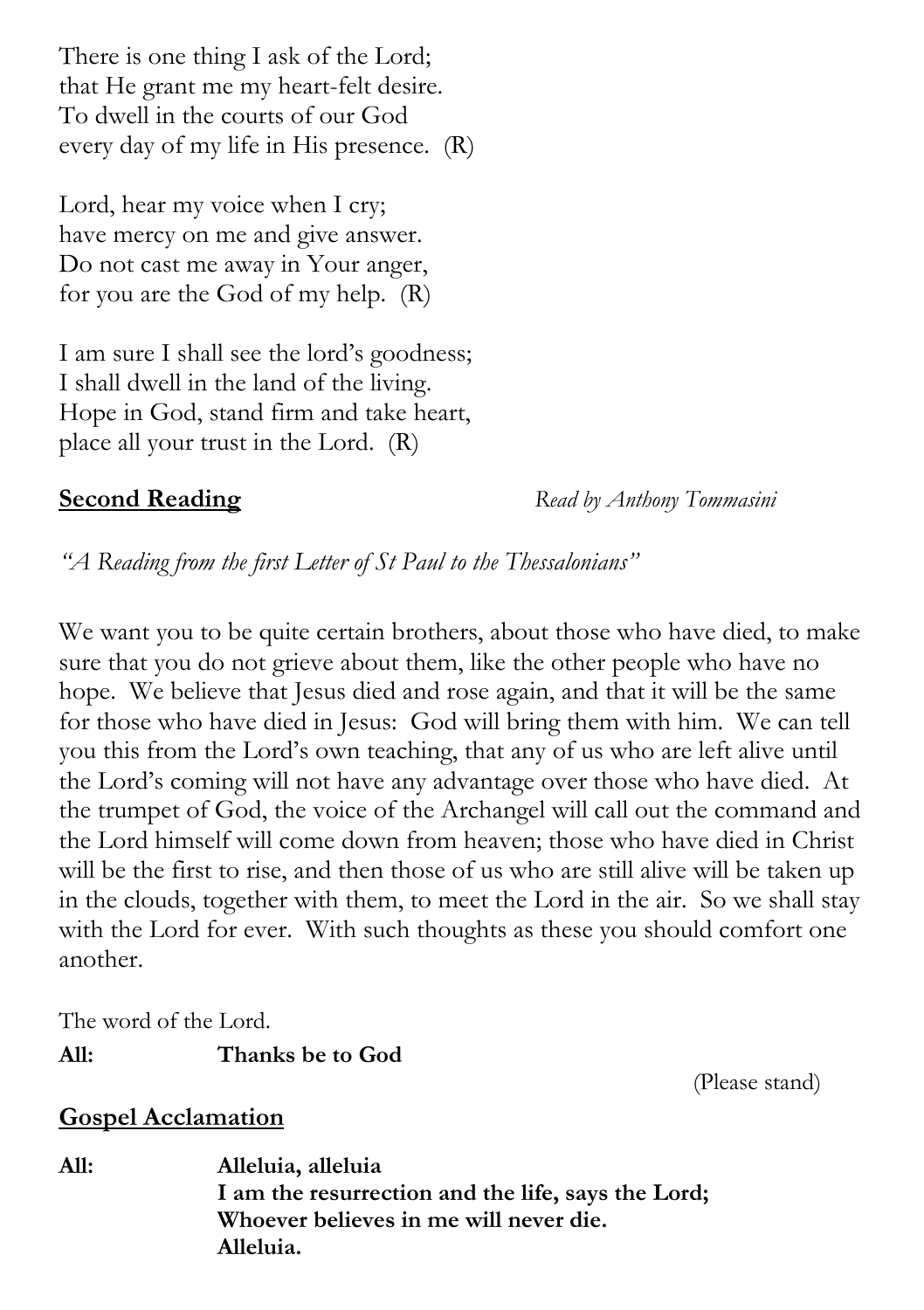#### **Gospel**

### **Father Joe:**

A Reading from the Holy Gospel according to Matthew

Seeing the crowds, Jesus went up the hill. There He sat down and was joined by his disciples. Then He began to speak. This is what He taught. "How happy are the poor in spirit; Theirs is the kingdom of heaven. Happy and gentle; They shall have the earth for their heritage. Happy those who mourn; They shall be comforted. Happy those in hunger and thirst for what is right; They shall be satisfied. Happy the merciful; They shall have mercy shown them. Happy the pure in heart; They shall see God. Happy the peacemakers; They shall be called sons of God. Happy those who are persecuted in the cause of the right; Theirs is the kingdom of heaven."

"Happy are you when people abuse you and persecute you and speak all kinds of calumny against you on my account. Rejoice and be glad for your reward will be great in heaven."

The Gospel of the Lord.

#### **All: Praise to you Lord Jesus Christ**

### **Homily**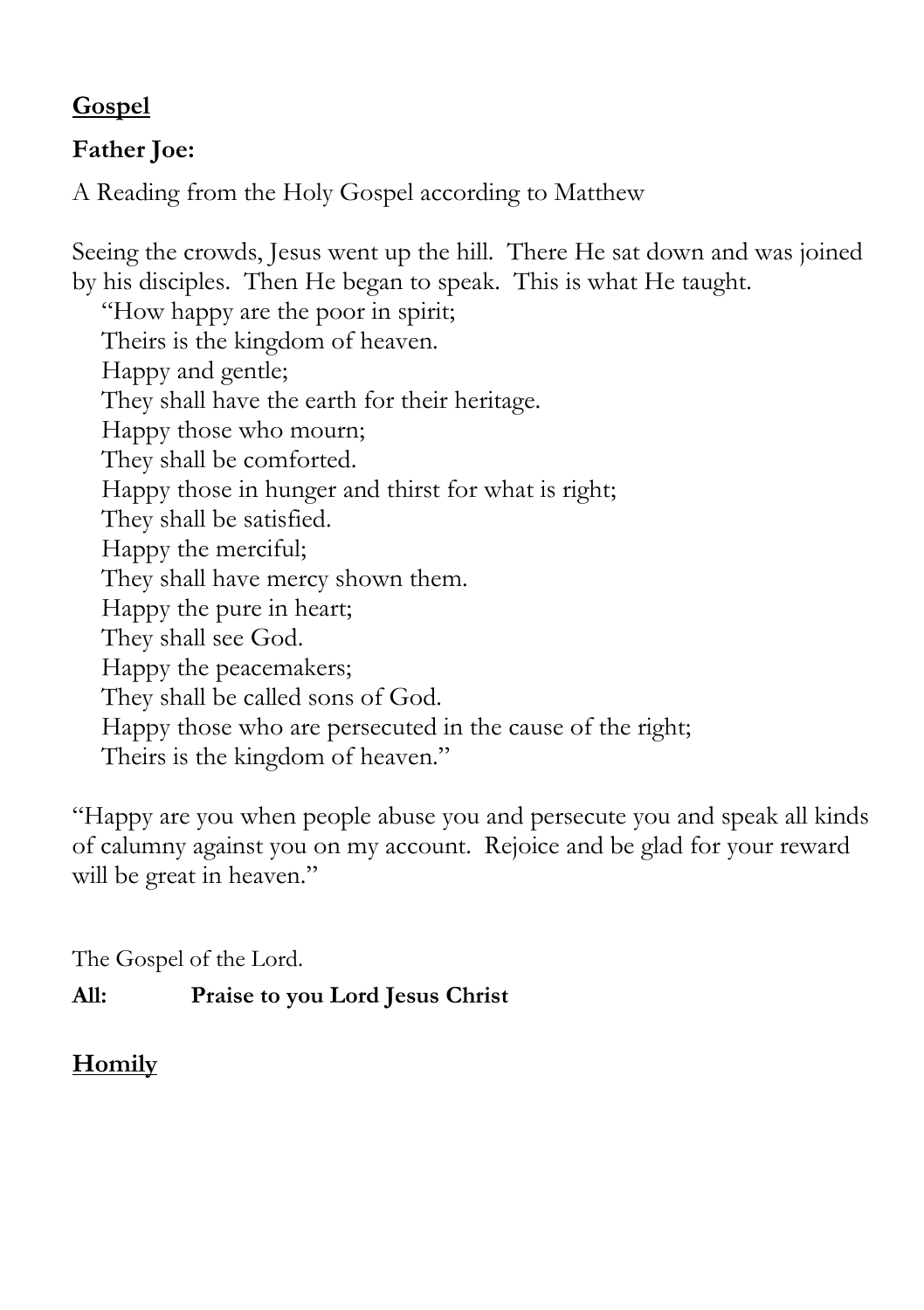#### **Prayers of the Faithful**

*Presented by Sandra Tommasini*

Lord, we thank you for our beautiful mother, Nonna and Bisnonna and for the joyful and loving times we spent together as a family. May she be reunited with Gino and all her family in heaven. Lord hear us.

#### **ALL: Lord, hear our prayer.**

Lord, Bruna was given the promise of eternal life in baptism; grant her communion with your Saints forever.

Lord hear us.

#### **ALL: Lord, hear our prayer.**

Lord, we thank and praise you for the life of Bruna and her unfailing love and devotion to her family. She was our foundation and support. Lord hear us

#### **ALL: Lord, hear our prayer.**

Lord, we pray for our relatives and friends and for all families who are touched by personal loss. May God give them strength on their journey. Lord hear us.

#### **ALL: Lord, hear our prayer.**

Lord, we give thanks for Bruna's eternal life. Grant us comfort at our time of loss as we will miss her earthly presence. Lord hear us.

#### **ALL: Lord, hear our prayer.**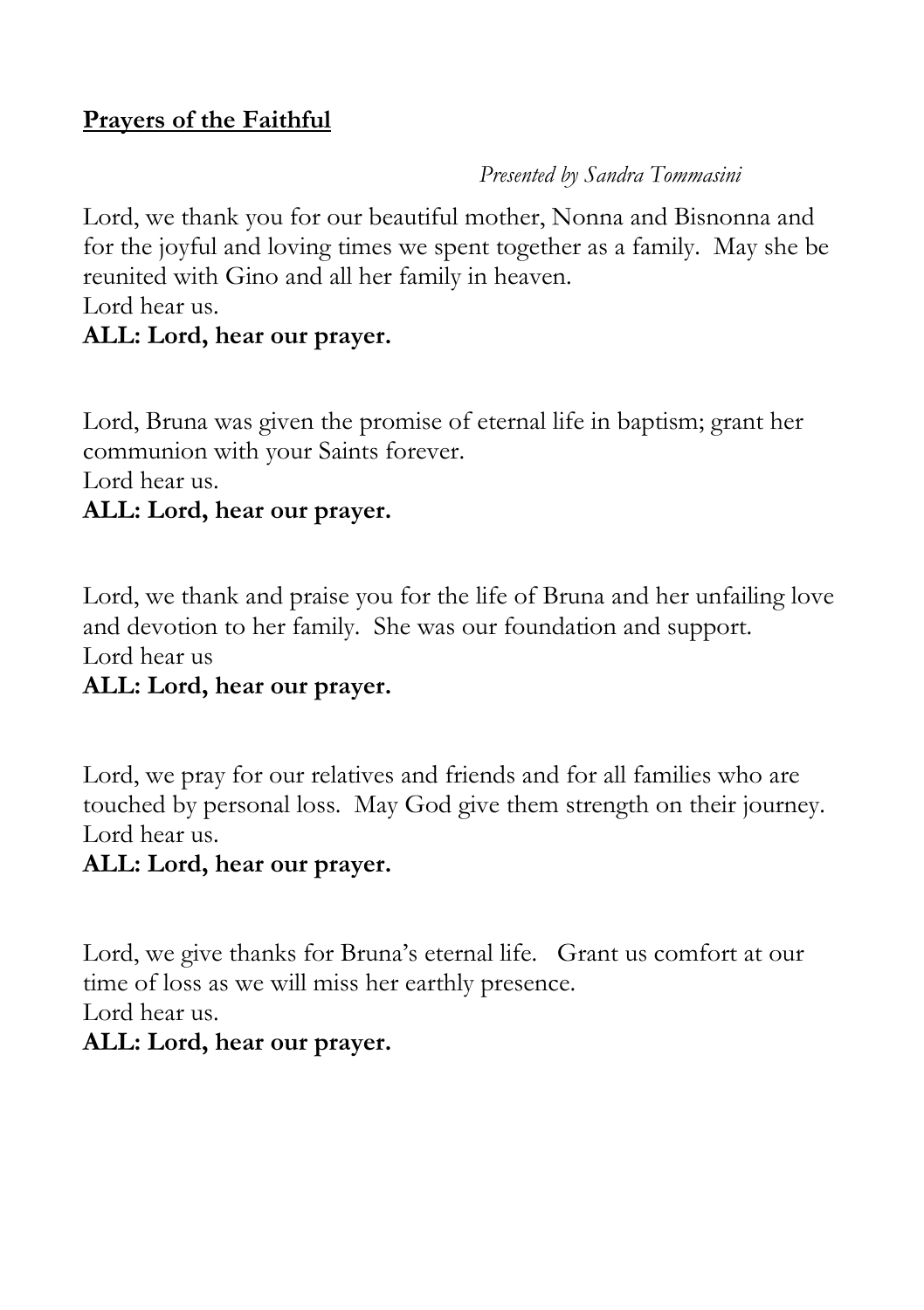#### **Hail Mary, Gentle Woman**

Hail Mary, full of grace The Lord is with you, Blesses are you among women And blessed is the fruit of your womb, Jesus.

Holy Mary, mother of God Pray for us sinners now And at the hour of death, Amen.

Gentle woman, quiet light, Morning star, so strong and bright. Gentle Mother, peaceful dove, Teach us wisdom, teach us love.

You were chosen by the Father, You were chosen for the Son, You were chosen from all woman, And for woman, shining one.

Gentle woman, quiet light, Morning star, so strong and bright. Gentle Mother, peaceful dove, Teach us wisdom, teach us love.

Blessed are you among women, Blest in turn, all women too. Blessed they with peaceful spirits. Blessed they, with gentle hearts.

Gentle woman, quiet light, Morning star, so strong and bright. Gentle Mother, peaceful dove, Teach us wisdom, teach us love.

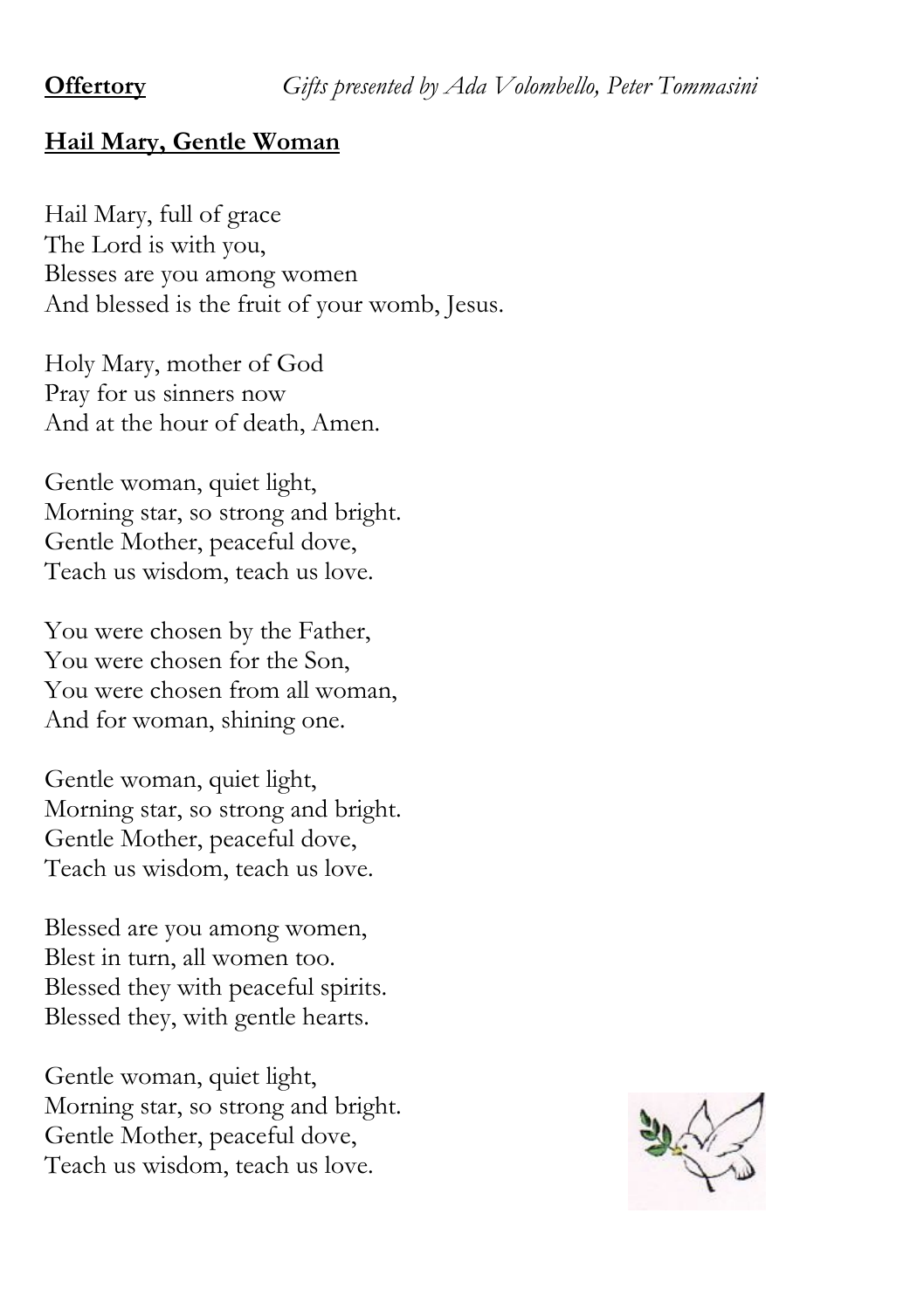### **Preparation of the Gifts:**

Father: Blessed are you Lord, God of all creation, for through your goodness we have received the bread we offer you, fruit of the earth and work of human hands. It will become for us the bread of life.

### **All: Blessed be God forever.**

Father: Blessed are you Lord, God of all creation, for through your goodness we have received the wine we offer you, fruit of the vine and work of human hands, it will become our spiritual drink.

#### **All: Blessed be God forever.**

Father: Pray brethren, that my sacrifice and yours, may be acceptable to God, the Almighty Father.

(All Stand) **All: May the Lord accept the sacrifice at your hands, for the praise and glory of His name, for our good, and the good of all his holy Church.**

#### **Prayer over the Gifts:**

**Father:** Look favorably on our offerings, O Lord, so that your departed servant Bruna may be taken up into glory with your Son, in whose great mystery of love we are all united. Through Christ our Lord. **All: Amen**

#### **Preface:**

**Father**: The Lord be with you

#### **All: And with your spirit.**

**Father**: Lift up your hearts

#### **All: We lift them up to the Lord**

**Father:** Let us give thanks to the Lord our God

#### **All: It is right and just.**

**Father:** It is truly right and just, our duty and our salvation, always and everywhere to give you thanks, Lord, holy Father, almighty and eternal God, through Christ our Lord.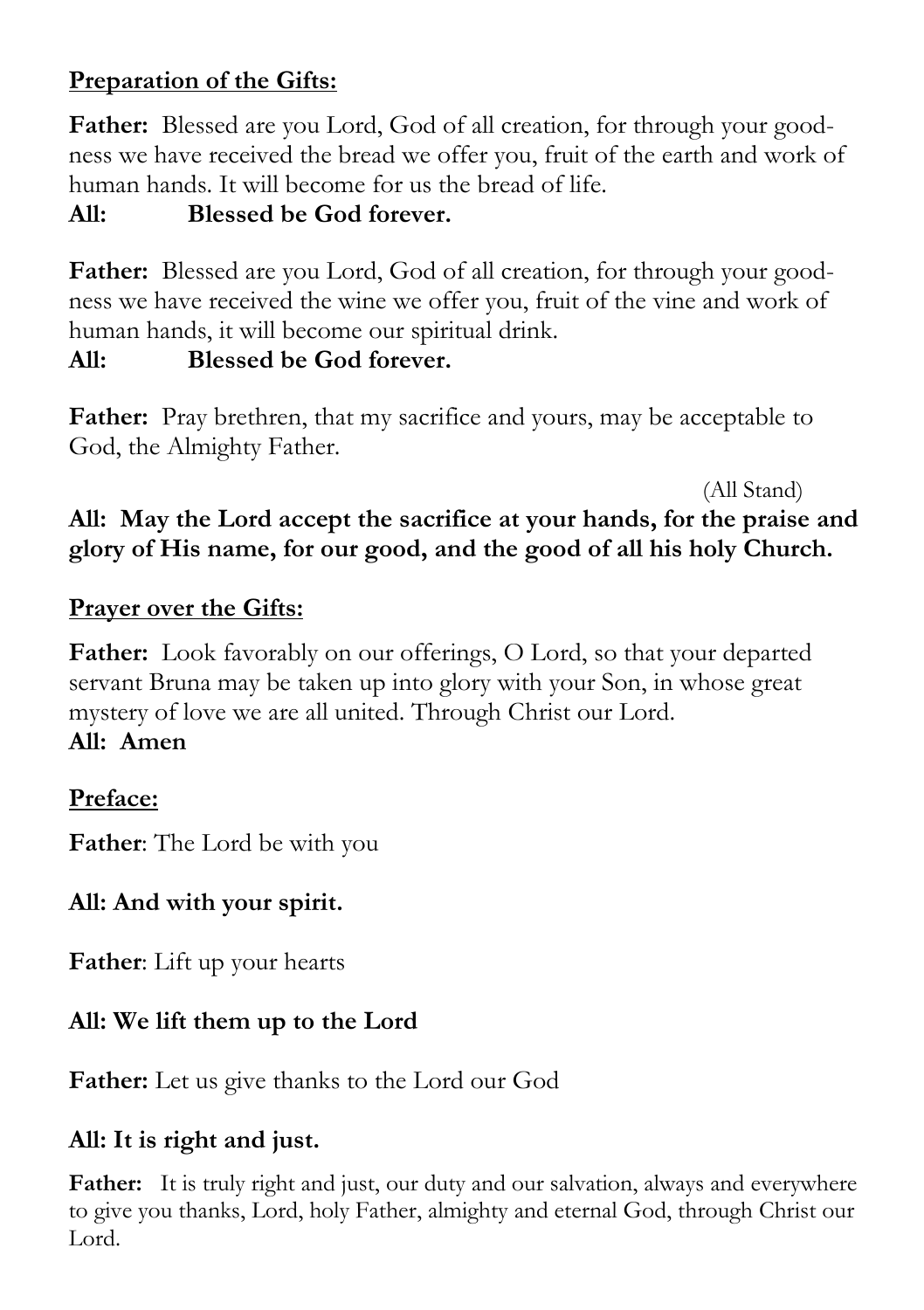In him the hope of blessed resurrection has dawned, that those saddened by the certainty of dying might be consoled by the promise of immortality to come. Indeed for your faithful, Lord, life is changed, not ended, and, when this earthly dwelling turns to dust, an eternal dwelling is made ready for them in heaven.

And so, with Angels and Archangels, with Thrones and Dominions, and with all the hosts and Powers of heaven, we sing the hymn of your glory as without end we acclaim:

**All: Holy, Holy, Holy, Lord God of hosts; Heaven and earth are full of your glory. Hosanna in the highest. Blessed is he who comes in the name of the Lord. Hosanna in the highest.**

(Please kneel or sit)

Father: You are indeed Holy, O Lord, the fount of all holiness. Make holy, therefore, these gifts we pray, be sending down your Spirit upon them like the dewfall, so that they may become for us the Body and Blood of our Lord Jesus Christ.

At the time he was betrayed and entered willingly into his Passion, he took bread and giving thanks, broke it, and gave it to his disciples saying: "Take this, all of you, and eat of it; for this is my body which will be given up for you."

In a similar way, when supper was ended, he took the chalice, and once more giving thanks, He gave it to his disciples, saying: "Take this, all of you and drink from it; this is the chalice of my blood, the blood of the new and eternal covenant, which will be poured out for you and for many for the forgiveness of sins. Do this in memory of me".

The mystery of faith.

#### **All: When we eat this Bread and drink this Cup, we proclaim your death, O Lord, until you come again.**

**Father:** Therefore, as we celebrate the memorial of his death and resurrection we offer you, Lord, the bread of life and the chalice of salvation, giving thanks that you have held us worthy to be in your presence and minister to you.

Humbly we pray that, partaking of the Body and Blood of Christ we may be gathered into one by the Holy Spirit.

Remember Lord, your Church spread throughout the world, and bring her to the fullness of charity, together with Francis our Pope, Denis our Bishop and all the Clergy.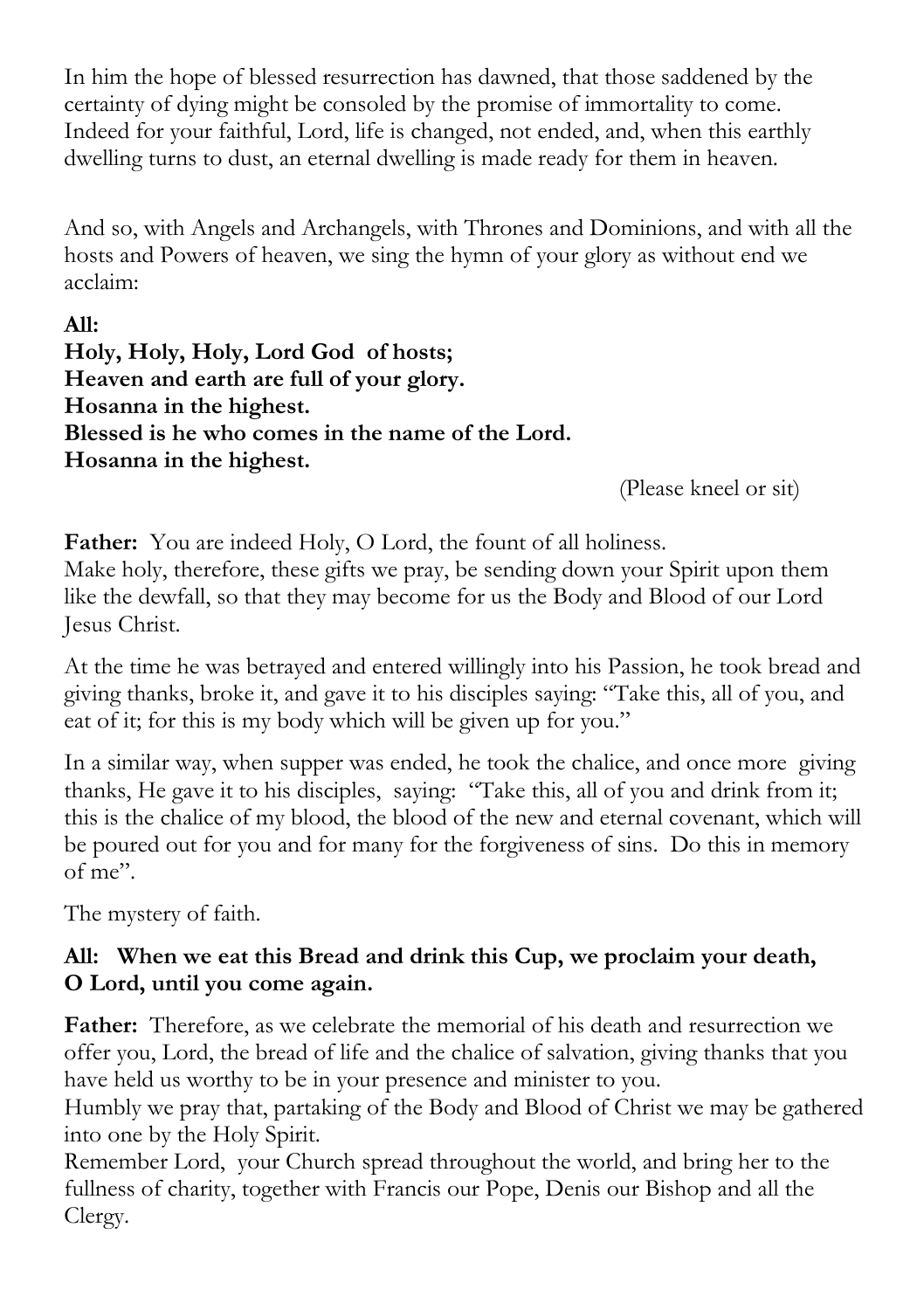Remember your servant Bruna, whom you have called from this life. Grant that she who was united with your Son in a death like his, may also be one with him in his Resurrection.

Remember also our brothers and sisters who have fallen asleep in the hope of the Resurrection, and all who have died in your mercy; welcome them into the light of your face.

Have mercy on us all; we pray, that with the Blessed Virgin Mary, Mother of God, with the Apostles, and all the Saints who have pleased you throughout the ages, we may merit to be coheirs to eternal life, and may praise and glorify you through your Son, Jesus Christ.

Through him, and with him, and in him, O God, almighty Father; in the unity of the Holy Spirit, all glory and honour is yours, forever and ever.

| All:     | Amen                                                                                                                                                                                                                                                                                                                  | (Please stand) |
|----------|-----------------------------------------------------------------------------------------------------------------------------------------------------------------------------------------------------------------------------------------------------------------------------------------------------------------------|----------------|
| Father:  | At the Saviour's command and formed by divine teaching,<br>we dare to say:                                                                                                                                                                                                                                            |                |
| All:     | Our Father, who art in heaven<br>Hallowed be thy name<br>Thy Kingdom come,<br>Thy will be done on earth<br>As it is in heaven.<br>Give us this day our daily bread<br>And forgive us our trespasses,<br>As we forgive those who trespass against us,<br>And lead us not into temptation,<br>But deliver us from evil. |                |
| $Fofher$ | Deliver us Lord we pray from every evil Graciously grapt peace in                                                                                                                                                                                                                                                     |                |

**Father:** Deliver us, Lord we pray, from every evil. Graciously grant peace in our days, that, by the help of your mercy, we may be always free from sin and safe from all distress, as we await the blessed hope and the coming of our Saviour, Jesus Christ.

**All: For the kingdom, the power and the glory are yours, Now and for ever.**

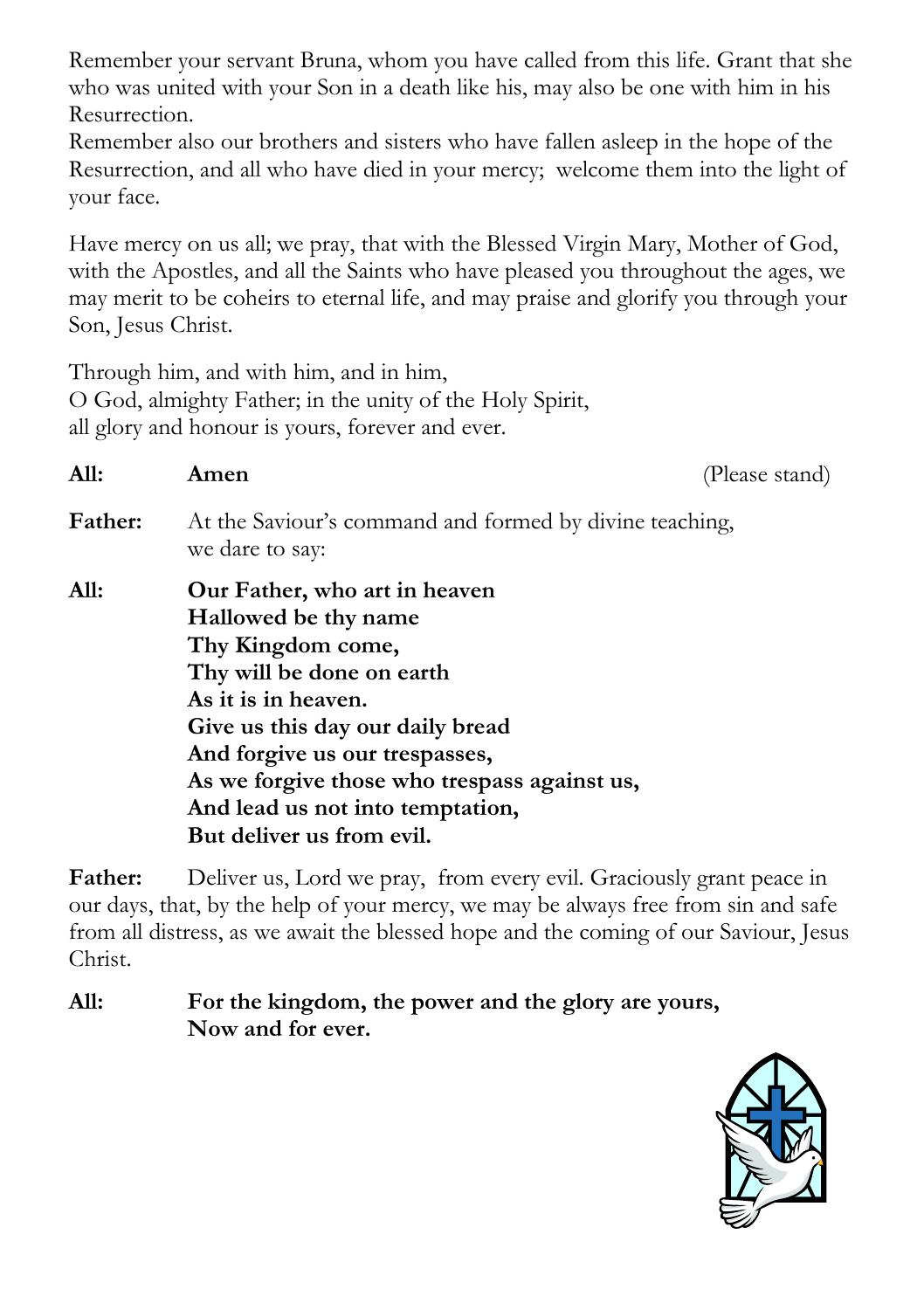#### **Sign of Peace**

Father: Lord, Jesus Christ, who said to your Apostles; "Peace I leave you, my peace I give you", look not on our sins, but on the faith of the Church, and graciously grant her peace and unity in accordance with your will. Who live and reign forever.

| All:           | Amen.                                                     |  |
|----------------|-----------------------------------------------------------|--|
| <b>Father:</b> | The peace of the Lord be with you always.                 |  |
| All:           | And with your spirit.                                     |  |
|                | <b>Father:</b> Let us offer each other the sign of peace. |  |

#### **Breaking of the Bread**

| All:    | Lamb of God, you take away the sins of the world;<br>have mercy on us.<br>Lamb of God, you take away the sins of the world;<br>have mercy on us.<br>Lamb of God, you take away the sins of the world;<br>grant us peace. |  |
|---------|--------------------------------------------------------------------------------------------------------------------------------------------------------------------------------------------------------------------------|--|
| Father: | Behold the Lamb of God,<br>Behold him who takes away the sins of the world.<br>Blessed are those called to the supper of the lamb.                                                                                       |  |
| All:    | Lord, I am not worthy that you should enter under my roof,<br>but only say the word and my soul shall be healed.                                                                                                         |  |

(Please sit)

#### **Communion Hymn:**

Ave Maria Sung by Il Divo

#### **Prayer after Communion**

Father: Let us pray. Lord God, whose Son left us, in the Sacrament of his Body, food for the journey, mercifully grant that, strengthened by it, our sister Bruna, may come to the eternal table of Christ. Who lives and reigns for ever and ever.

**All: Amen**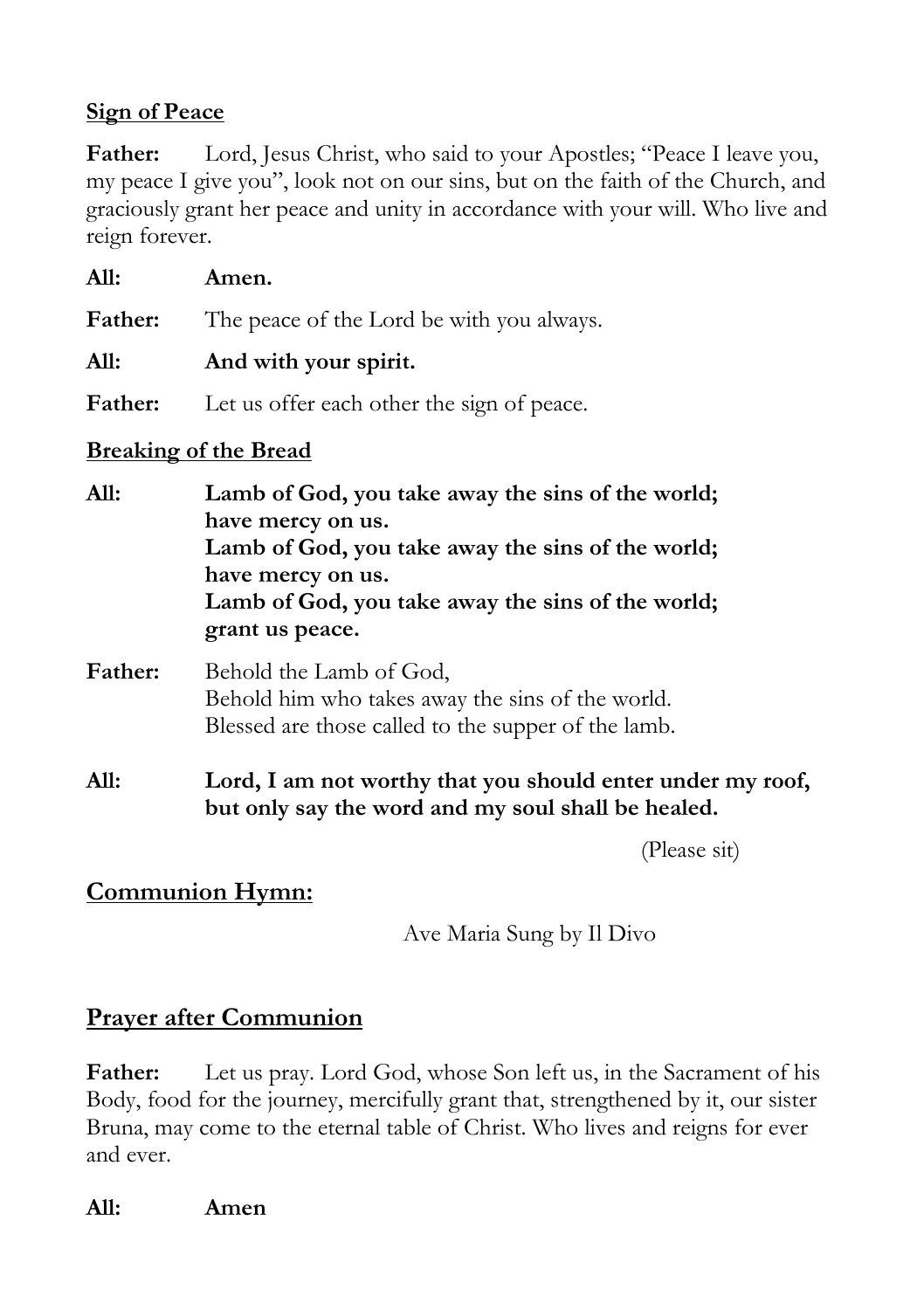#### **Pictorial Reflection**

#### **Reflection** *read by Jared Foster*

A limb has fallen from our family tree I hear a voice that whispers, "Grieve not for me

Remember the best times, the laughter, the song. The good life I lived while I was strong.

My mind is at ease, my soul is at rest Remember that I was truly blessed. Continue traditions, those big and those small Go on with your lives, be strong and tall.

I miss you all dearly, though my love will remain until that fine day when we are together again."

#### **Final Commendation and Farewell:**

Father: Trusting in God, we have prayed together for Bruna, and now we come to the last farewell. There is sadness in parting, but we take comfort in the hope that one day we shall see Bruna again, and enjoy her friendship.

Although this congregation will disperse in sorrow, the mercy of God will gather us together again in the joy of His kingdom. Therefore, let us console one another in the faith of Jesus Christ.

**Father:** Saints of God, come to her aid! Hasten to meet her angels of the Lord!

#### **All: Receive her soul and present her to God the most high**.

**Father:** May Christ, who called you, take you to himself; may angels lead you to the bosom of Abraham.

#### **All: Receive her soul and present her to God the most high**.

**Father:** Eternal rest grant unto her, O Lord, and let perpetual light shine upon her.

#### **All: Receive her soul and present her to God the most high**.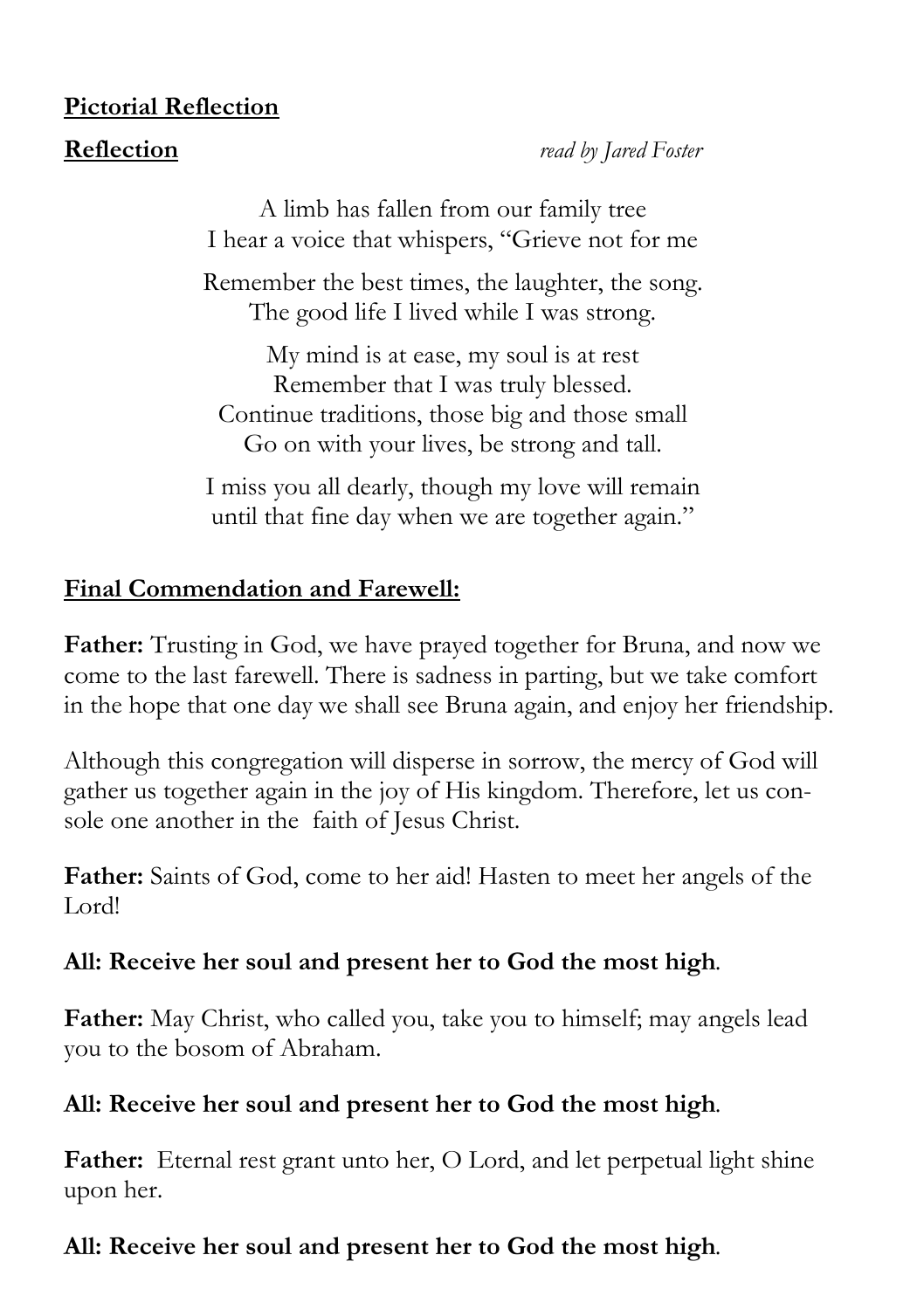**Father:** To you, O Lord, we commend the soul of Bruna In the sight of this world, she is now dead; in your sight may she live forever. Forgive whatever sins she may have committed through human weakness, and in your goodness grant her everlasting peace. We ask this through Christ our Lord

**ALL: Amen**.

**Recessional Song** Pie Jesu sung by The Priests

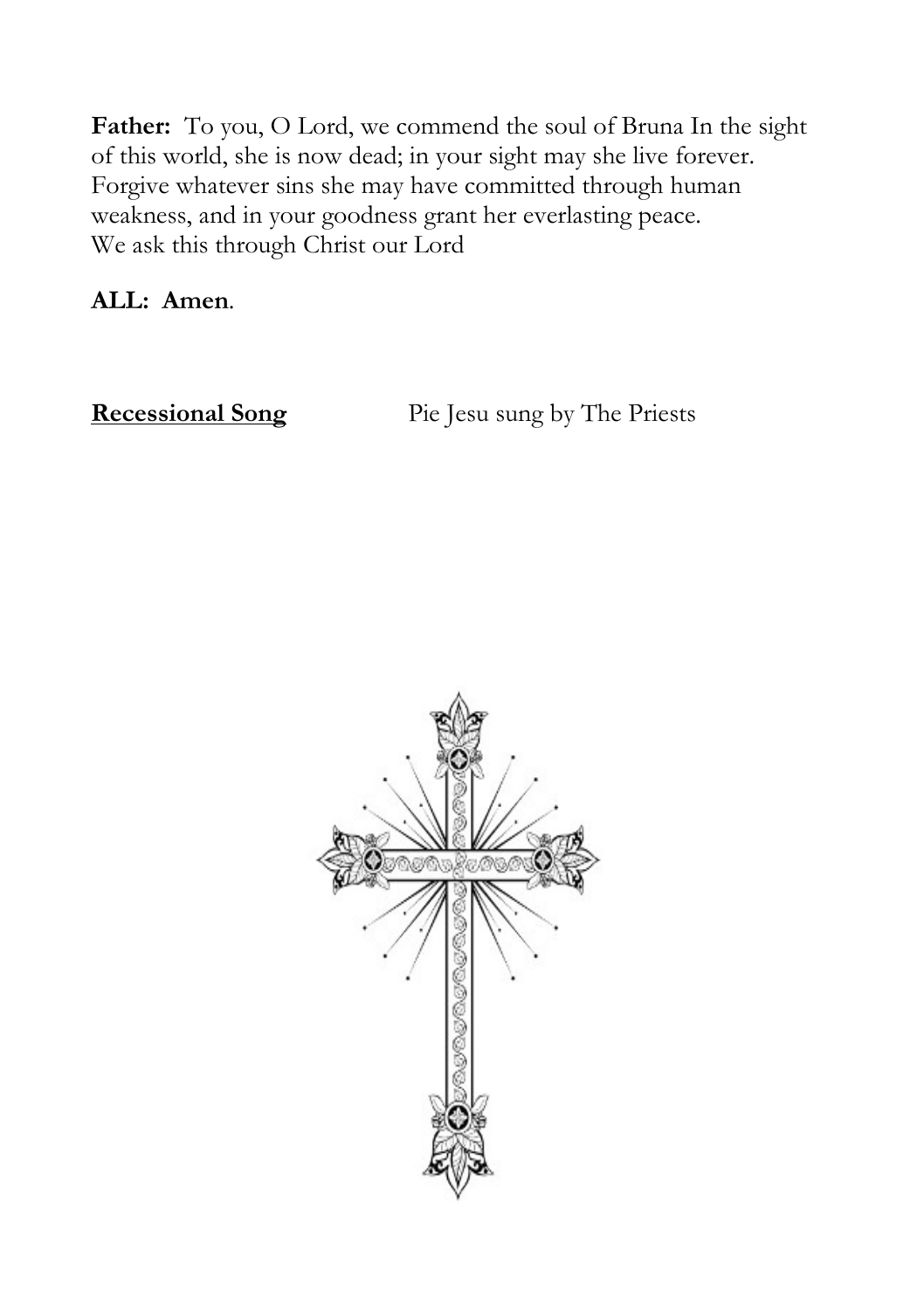## *Thankyou …...*

*We would like to thank you For attending today For your kind thoughts and words during this difficult time. If you would like to Join us for the burial Service, this will take place at Lilydale Memorial Park Cemetery. (Mel: 280 C10)*

> *Refreshments will follow in the function room.*